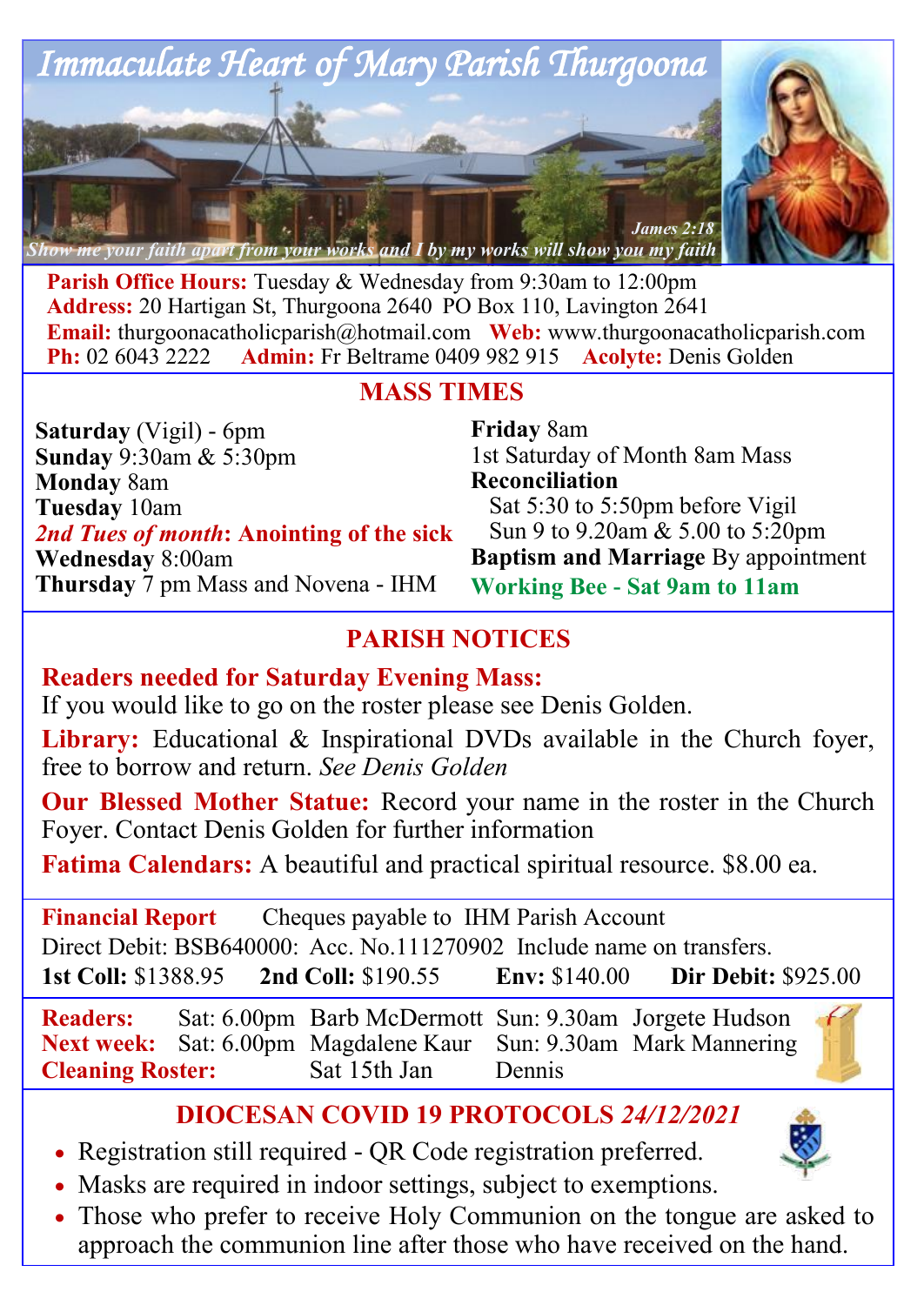### **THE BAPTISM OF THE LORD - YEAR C 9/01/2022**

'Console my people, console them' says your God. 'Speak to the heart of Jerusalem and call to her that her time of service is ended, that her sin is atoned for, that she has received from the hand of the Lord double punishment for all her crimes.' A voice cries, 'Prepare in the wilderness a way for the Lord. Make a straight highway for our God across the desert. Let every valley be filled in, every mountain and hill be laid low. Let every cliff become a plain, and the ridges a valley; then the glory of the Lord shall be revealed, and all mankind shall see it; for the mouth of the Lord has spoken.' Go up on a high mountain, joyful messenger to Zion. Shout with a loud voice, joyful messenger to Jerusalem. Shout without fear, say to the towns of Judah, 'Here is your God.'

Here is the Lord coming with power, his arm subduing all things to him. The prize of his victory is with him, his trophies all go before him.

He is like a shepherd feeding his flock, gathering lambs in his arms, holding them against his breast and leading to their rest the mother ewes.

## **Responsorial Psalm Psalm 103(104):1-4,24-25,27-30**

*O, bless the Lord, my soul.*

Peter addressed Cornelius and his household: 'The truth I have now come to realise' he said 'is that God does not have favourites, but that anybody of any nationality who fears God and does what is right is acceptable to him.

'It is true, God sent his word to the people of Israel, and it was to them that the good news of peace was brought by Jesus Christ, but Jesus Christ is Lord of all men. You must have heard about the recent happenings in Judaea; about Jesus of Nazareth and how he began in Galilee, after John had been preaching baptism. God had anointed him with the Holy Spirit and with power, and because God was with him, Jesus went about doing good and curing all who had fallen into the power of the devil.'

### **Gospel Acclamation cf. Luke 3:16**

Alleluia, alleluia!

John said: He who is to come is mightier than I; He will baptise you with the Holy Spirit and with fire. Alleluia!

A feeling of expectancy had grown among the people, who were beginning to think that John might be the Christ, so John declared before them all, 'I baptise you with water, but someone is coming, someone who is more powerful than I am, and I am not fit to undo the strap of his sandals; he will baptise you with the Holy Spirit and fire. Now when all the people had been baptised and while Jesus after his own baptism was at prayer, heaven opened and the Holy Spirit

### **First reading Isaiah 40:1-5,9-11**

### **Second reading Acts 10:34-38**

### **Gospel Luke 3:15-16,21-22**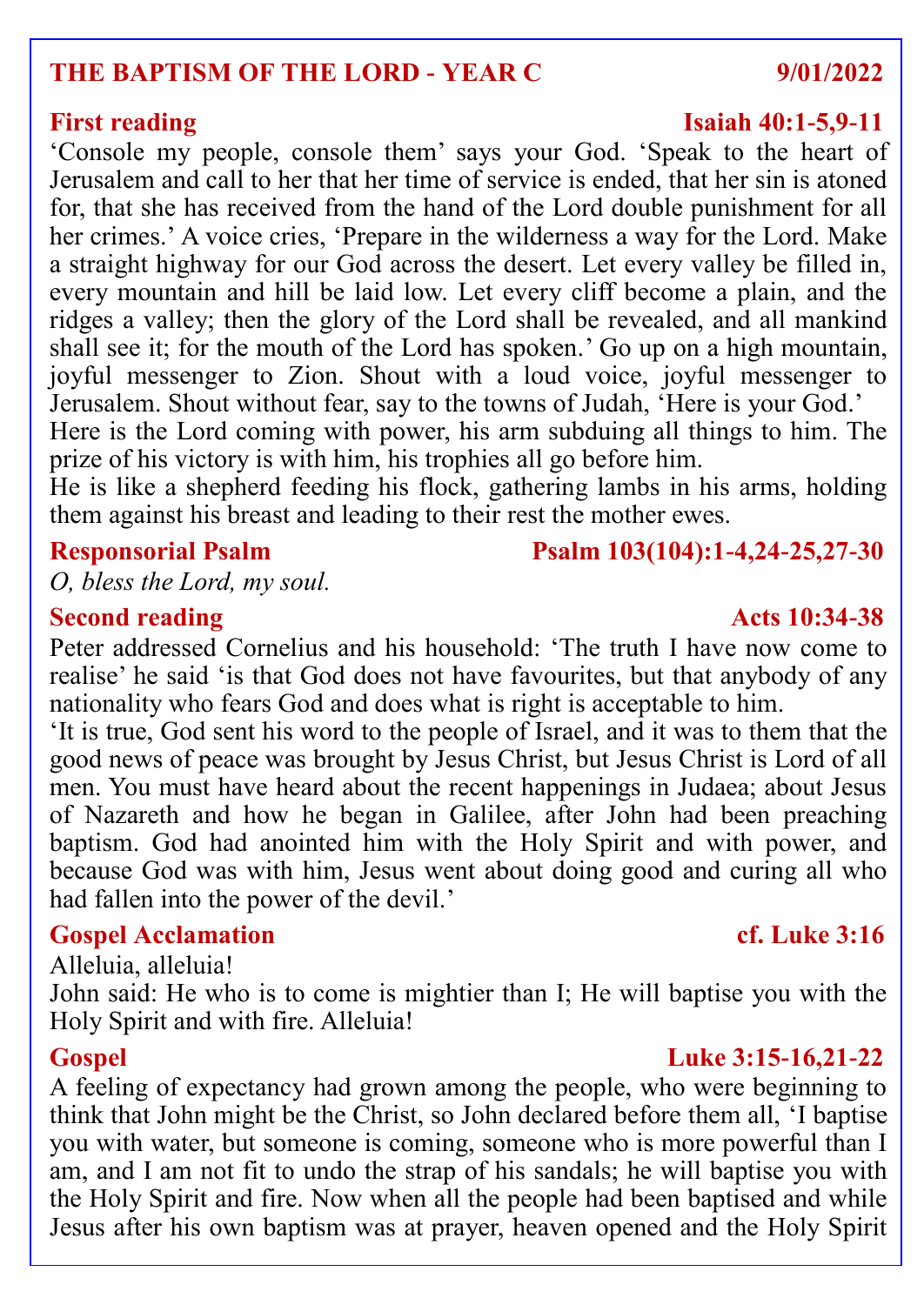descended on him in bodily shape, like a dove. And a voice came from heaven, 'You are my Son, the Beloved; my favour rests on you.' *universalis.com*

### **Prayers of the Faithfull:**

**For our sick,** Elizabeth Ryan, John Corby, Mathew Dix, Katerie Byrnes, Wendy Mills, Elise Stevens, Carmel Baker, & Laurie Evans. We pray to the Lord. **R.** Lord hear our prayer.

**For our recently departed,** Gary Smith, Fr Jim Esler, Marjorie Ptasiuk and those who's anniversaries occur at this time inc. Shirley Bevan, Terry Barsby, Patricia McFarland & Terrance Benson .

We pray to the Lord. **R.** Lord hear our prayer.

### **Communion Antiphon Jn 1: 32, 34**

Behold the One of whom John said: I have seen and testified that this is the Son of God. *universalis.com*



# **BAPTISM OF THE LORD: Sr MARY GILMORE**

When we were baptized as infants we had no clue about what was happening or the commitment the baptism entailed. When it comes to Jesus' baptism by John, the opposite is true: he knew exactly what he was doing and those closest to him were uncomfortable with the memory and played it down. Among the evangelists, John doesn't even mention Jesus' baptism, Mark openly depicts it, and Matthew qualifies the event by having John protest that Jesus should baptize him. Luke, our guide for this liturgical year, alludes to Jesus' baptism, then spotlights the descent of the Spirit and the divine voice that named Jesus as God's beloved son.

For the early Christian community, Jesus' baptism was an embarrassing admission that Jesus began his ministry as one of John's disciples. The early community's embarrassment about Jesus' relationship to John helps us understand Jesus in his own context. Luke tells us that John's preaching left people filled with expectation. John preached radical conversion. He had set up camp along the Jordan River, a site with enough water for his ceremonies and near a well-travelled trade route that assured a steady flow of people could hear his preaching. John's baptismal rite, unlike people's ordinary ritual washings, had to be received, people did not do it